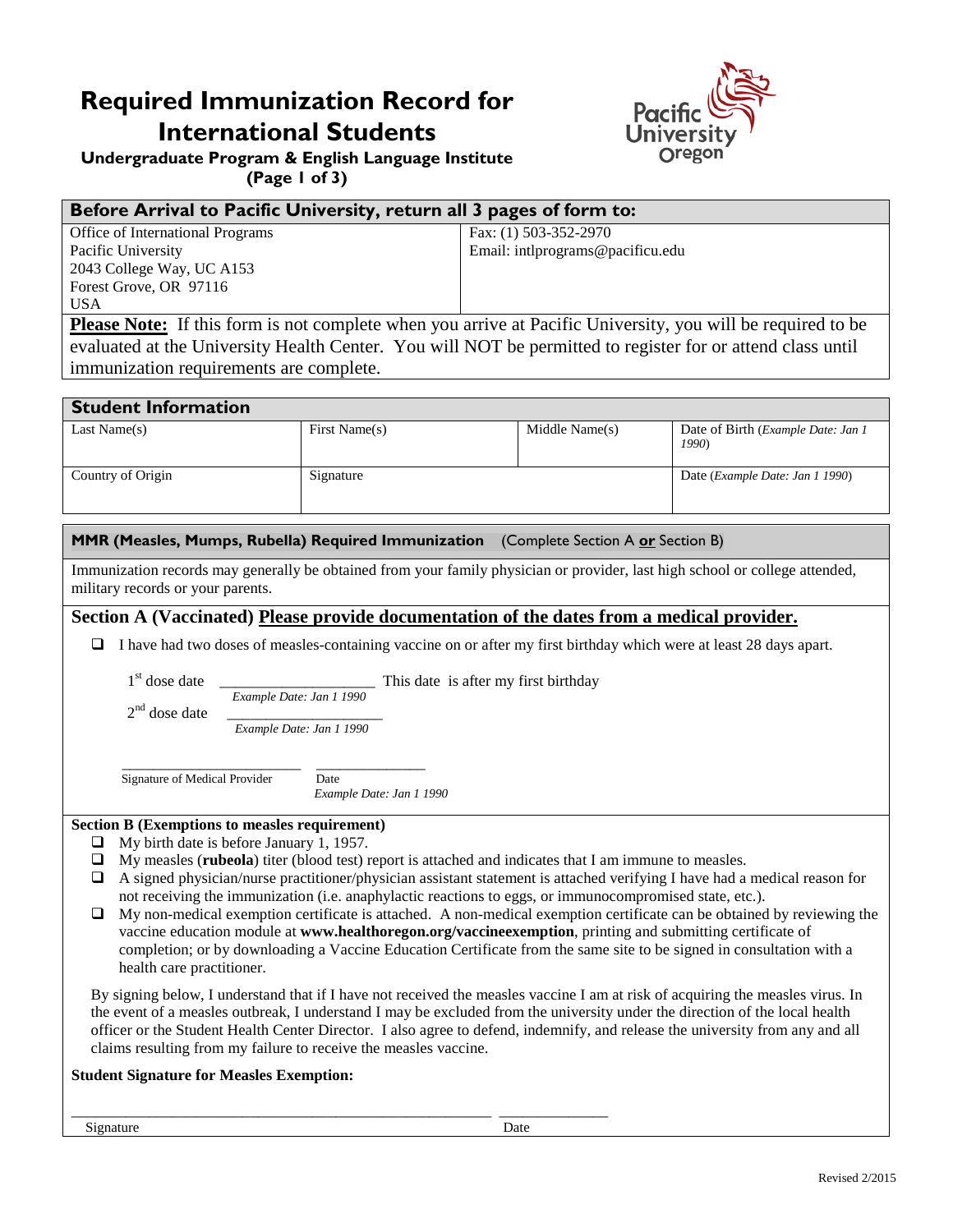# **Required Immunization Record for International Students**



### **Undergraduate Program & English Language Institute (Page 2 of 3)**

#### **Before arrival to Pacific University, return all 3 pages of form before to address on Page 1:**

**IMPORTANT:** If this form is not complete when you arrive at Pacific University, you may be required to take medical tests, have injections, or have an X-ray. **You will NOT be permitted to start classes until all required medical tests are complete.** Missing class because of late medical tests is serious – it can affect your grades and immigration!

#### **Student Information**

| Last Name $(s)$                                        | First Name(s) | Middle Name(s) | Date of Birth (Example Date: Jan 1)<br>1990) |  |
|--------------------------------------------------------|---------------|----------------|----------------------------------------------|--|
| Home Country                                           | Signature     |                | Date (Month/Day/Year)                        |  |
| What date do you plan to arrive at Pacific University? |               |                |                                              |  |

|    | <b>Tuberculosis (TB) Screening Questionnaire</b>                                       |            |                                          |
|----|----------------------------------------------------------------------------------------|------------|------------------------------------------|
|    | Have you ever had a positive TB skin test?                                             | $\Box$ Yes | $\Box$ No                                |
| 2) | Have you ever had close contact with anyone who was sick with TB?                      | $\Box$ Yes | $\Box$ No                                |
| 3) | Were you born or have you lived in one of the countries listed on page 3 of this form? | $\Box$ Yes | $\Box$ No<br>If yes, write country name: |

## **IMPORTANT INSTRUCTIONS**

**If you answered NO to ALL 3 questions above, you are finished. No more tests are required. If you answered YES to any question above, take a tuberculosis test. You have 3 test choices in the boxes below. Your doctor can help choose which test is best for you.**

**TB (Tuberculosis) Information to be completed by a Medical Provider (choose one of the following options):** 

| <b>Choice 1</b><br>□ Tuberculosis Skin Test<br>Test must not be older than 6 months when<br>you arrive.<br>Date (month/day/year) of TB skin test:                                                                                                                                                                                | <b>Choice 2</b><br>$\Box$ Quantiferon Gold Test (QFT)<br>Test must not be older than 6<br>months when you arrive.<br>Date (month/day/year) of QFT Test:                                           | Choice 3<br>$\Box$ Tspot Test<br>Test must not be older than 6 months<br>when you arrive.<br>Date (month/day/year) of Tspot test:                                                             |  |
|----------------------------------------------------------------------------------------------------------------------------------------------------------------------------------------------------------------------------------------------------------------------------------------------------------------------------------|---------------------------------------------------------------------------------------------------------------------------------------------------------------------------------------------------|-----------------------------------------------------------------------------------------------------------------------------------------------------------------------------------------------|--|
| Example Date: Jan 1 1990<br>Result (check one):<br>$\Box$ Negative: mm induration<br>$\Box$ Positive: mm induration<br>If skin test is positive, Chest X-Ray,<br>Quantiferon Gold (QFT), or Tspot is<br>required. If QFT or Tspot is positive, a<br>Chest Xray is also required. Attach copy of<br>Chest X-ray report in English | Example Date: Jan 1 1990)<br>Result (check one):<br>$\Box$ Negative<br>$\Box$ Positive:<br>If QFT test is positive, Chest X-Ray<br>is required. Attach copy of Chest X-<br>ray report in English. | Example Date: Jan 1 1990)<br>Result (check one):<br>$\Box$ Negative<br>□Positive:<br>If Tspot test is positive, Chest X-Ray<br>is required. Attach copy of Chest X-<br>Ray report in English. |  |
| Signature of Medical Provider for above testing is required:<br>Signature:<br>Date:                                                                                                                                                                                                                                              |                                                                                                                                                                                                   |                                                                                                                                                                                               |  |